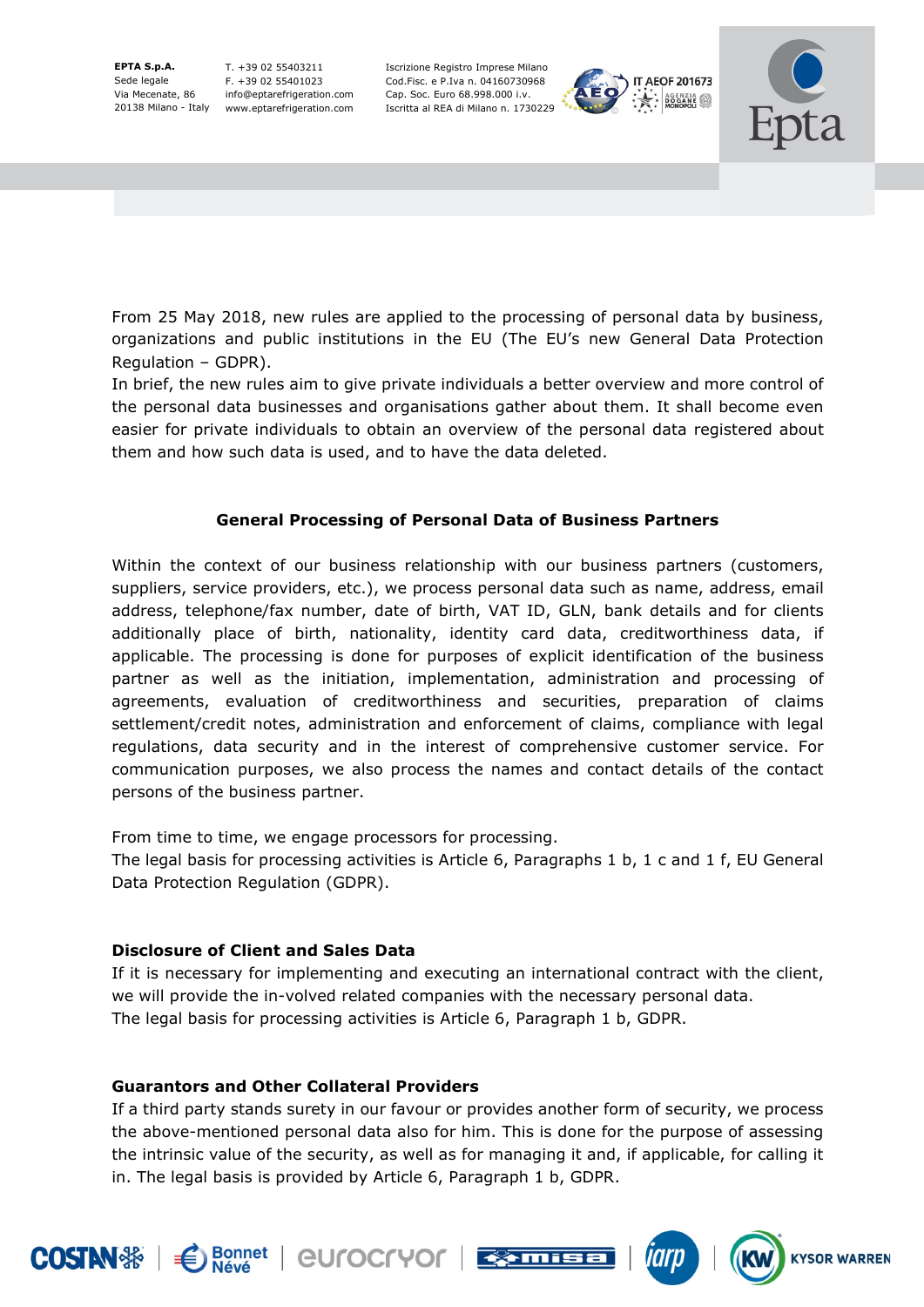

### **Deliveries / Services**

Within the context of customer care and the provision of services, we will, where necessary, provide third parties with the requisite personal data of the client (name, address, telephone/fax number, email address) that we use for providing the services (for example warehouse keepers, delivery partners/hauliers, central regulators/accounting companies and other service providers, etc.). This is done for the purpose of providing the agreed service respectively for faster and easier implementation.

The legal basis is provided by Article 6, Paragraph 1 b, GDPR.

#### **Payment Details**

We disclose certain personal data of the client (name and address) and provide an evaluation of his payment behaviour to undertakings related to us. In addition, in the event of defaults on payments, such data are also passed on to possible collateral providers and, if appropriate, also to credit agencies. This is done in our interest for the purposes of internal management of shared customers and of avoiding defaults on payments. The legal basis is provided by Article 6, Paragraphs 1 b and 1 f, GDPR.

#### **Duration of Processing Activities**

We store the personal data for as long as the business relationship with the client will persist and until statutory periods of limitation on any emanating claims and legal retention obligations will have lapsed.

#### **Transferring to Third Countries**

**Bonnet** 

We do not supply your personal information to other companies that wish to use it for direct marketing unless you have given us permission to do so.

Your personal data may accordingly be transferred to other countries if one of our service providers is based abroad. In this case, what is known as a "Data processing contract" is drafted with the service provider. This guarantees the same level of data protection and security as that in force in Europe. This is also guaranteed by the fact that the ser-vice provider is obliged to act solely under our instruction, and to ensure it constantly adopts all the technical measures necessary to protect your personal data.

If the personal data is processed in a country outside the EU and the EEA, we ensure an appropriate standard of data protection by stipulating the standard contract established by